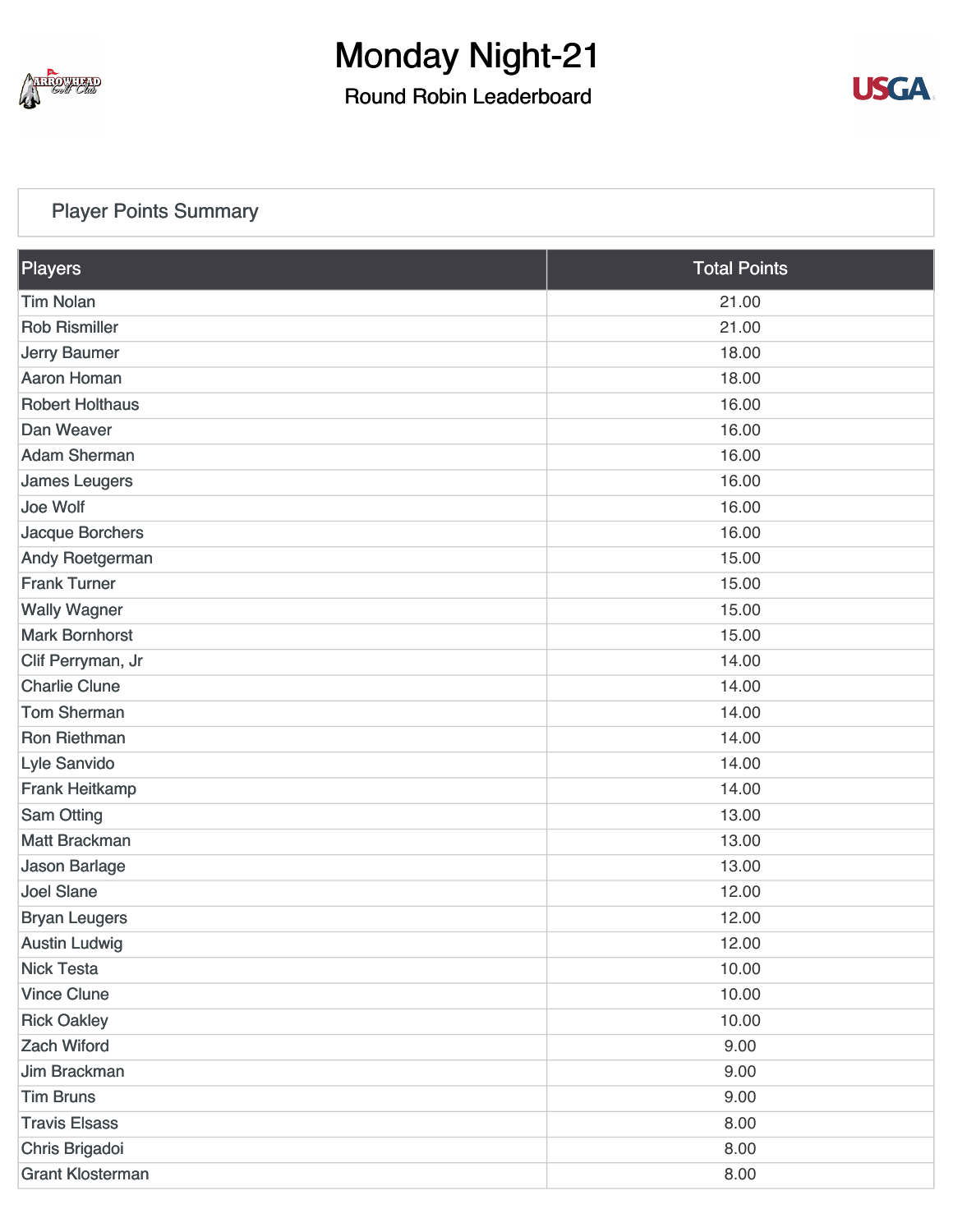

### Round Robin Leaderboard



| <b>Chris Stueve</b>  | 8.00   |
|----------------------|--------|
| <b>Evan Bunce</b>    | 8.00   |
| <b>Rudy Quinter</b>  | 8.00   |
| Jay Ranly            | 7.00   |
| <b>Jason Baumer</b>  | 7.00   |
| <b>Mike Schwartz</b> | 7.00   |
| <b>Jim Heistan</b>   | 7.00   |
| <b>Mark Kemper</b>   | 6.00   |
| Jeff Roetgerman      | 6.00   |
| <b>Ken Meyer</b>     | 6.00   |
| Ron Woehrmyer        | 6.00   |
| John Farno           | 6.00   |
| <b>Ed Kaiser</b>     | 6.00   |
| <b>Al Rister</b>     | 4.00   |
| Phil Wyen            | 4.00   |
| <b>Mark Wenning</b>  | 1.00   |
| <b>Matt Schultz</b>  | 1.00   |
| <b>Total Points</b>  | 572.00 |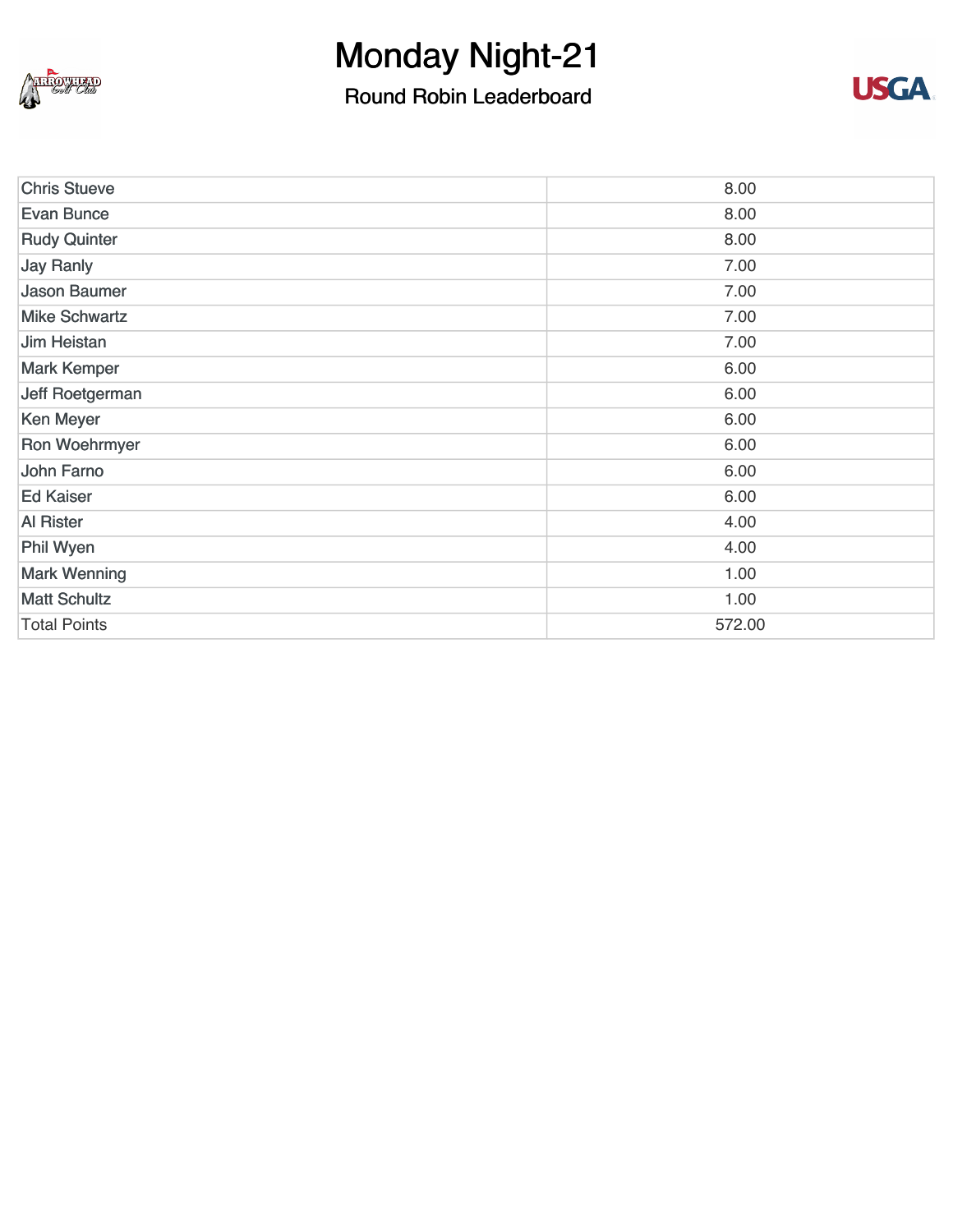

Round Robin Leaderboard



#### [Team Points Summary](https://cdn2.golfgenius.com/v2tournaments/team_points?league_id=7166742893976102077&round_id=7166751348518561232)

| <b>Teams</b>                     | <b>Total Points</b> |
|----------------------------------|---------------------|
| <b>Precision Strip</b>           | 37.00               |
| Journeyman                       | 30.00               |
| Minster Bank #1                  | 29.00               |
| <b>Bernhold Insurance</b>        | 25.00               |
| Bud Pizza #1                     | 25.00               |
| Bud Pizza #2                     | 25.00               |
| <b>Mark One Mfg</b>              | 25.00               |
| <b>Baumer Construction</b>       | 24.00               |
| Danon                            | 24.00               |
| <b>Edward Jones</b>              | 24.00               |
| Globus                           | 24.00               |
| <b>Woehrmyer Construction</b>    | 23.00               |
| <b>America's Team</b>            | 22.00               |
| Wooden Shoe Inn                  | 22.00               |
| <b>Wagner IGA</b>                | 21.00               |
| <b>CDI</b>                       | 20.00               |
| <b>Cotterman Roofing</b>         | 20.00               |
| <b>Enneking Design</b>           | 20.00               |
| <b>Minster Bank Too!</b>         | 20.00               |
| <b>Bear Distributors-Packing</b> | 19.00               |
| <b>Minster Concrete Coating</b>  | 19.00               |
| R - S Finishing                  | 19.00               |
| <b>Striker Bows</b>              | 19.00               |
| <b>Falcon Financial</b>          | 15.00               |
| Compu Pro                        | 14.00               |
| <b>Moorman Feed</b>              | 7.00                |
| <b>Total Points</b>              | 572.00              |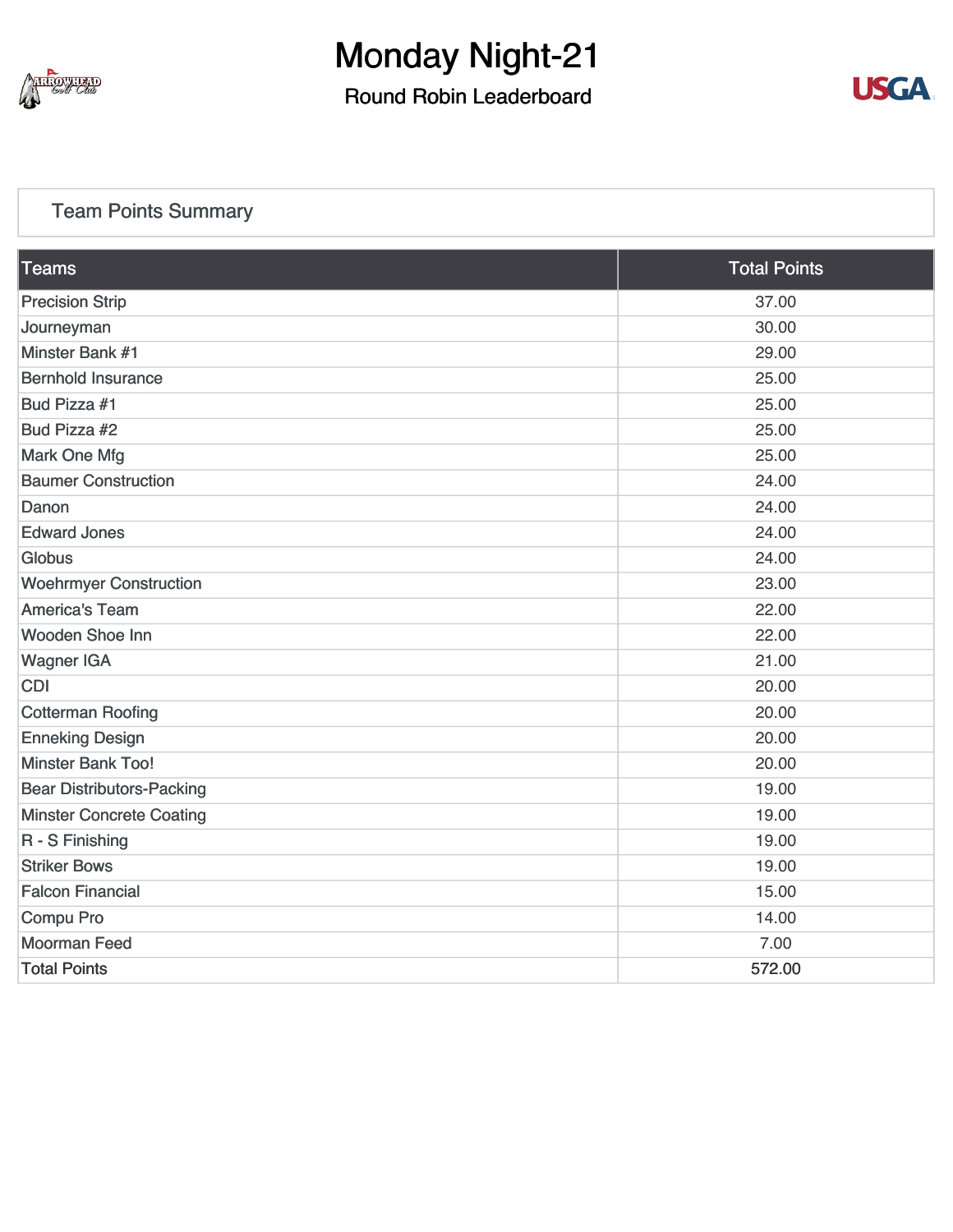

Round Robin Leaderboard



[Individual Total Points - Monday Night \(Mon, September 13\)](https://cdn2.golfgenius.com/v2tournaments/7166751601216988299?called_from=&round_index=21)

| <b>Points</b> | Player                 | Match       | Player                  | <b>Points</b> |
|---------------|------------------------|-------------|-------------------------|---------------|
| 9.00          | Jim Brackman           | <b>Tied</b> | <b>Matt Brackman</b>    | 13.00         |
| 10.00         | <b>Vince Clune</b>     | 2 & 1       | <b>Austin Ludwig</b>    | 12.00         |
| 6.00          | <b>John Farno</b>      | 2 & 1       | Joe Wolf                | 16.00         |
| 1.00          | <b>Mark Wenning</b>    | 5 & 4       | <b>Rob Rismiller</b>    | 21.00         |
| 18.00         | <b>Aaron Homan</b>     | 3 & 2       | Al Rister               | 4.00          |
| 7.00          | <b>Jay Ranly</b>       | 2 up        | <b>Andy Roetgerman</b>  | 15.00         |
| 4.00          | Phil Wyen              | 3 & 2       | <b>Jerry Baumer</b>     | 18.00         |
| 16.00         | Dan Weaver             | 2 & 1       | Ken Meyer               | 6.00          |
| 8.00          | <b>Rudy Quinter</b>    | 2 & 1       | Lyle Sanvido            | 14.00         |
| 14.00         | <b>Charlie Clune</b>   | 1 up        | <b>Chris Stueve</b>     | 8.00          |
| 15.00         | <b>Mark Bornhorst</b>  | 2 & 1       | <b>Mike Schwartz</b>    | 7.00          |
| 14.00         | Clif Perryman, Jr      | 2 & 1       | Chris Brigadoi          | 8.00          |
| 8.00          | <b>Evan Bunce</b>      | 3 & 2       | <b>Tom Sherman</b>      | 14.00         |
| 16.00         | <b>Jacque Borchers</b> | 1 up        | Jeff Roetgerman         | 6.00          |
| 8.00          | <b>Travis Elsass</b>   | 1 up        | <b>Frank Heitkamp</b>   | 14.00         |
| 16.00         | <b>Robert Holthaus</b> | 2 & 1       | <b>Mark Kemper</b>      | 6.00          |
| 6.00          | <b>Ed Kaiser</b>       | 4 & 3       | <b>Adam Sherman</b>     | 16.00         |
| 14.00         | Ron Riethman           | 1 up        | <b>Grant Klosterman</b> | 8.00          |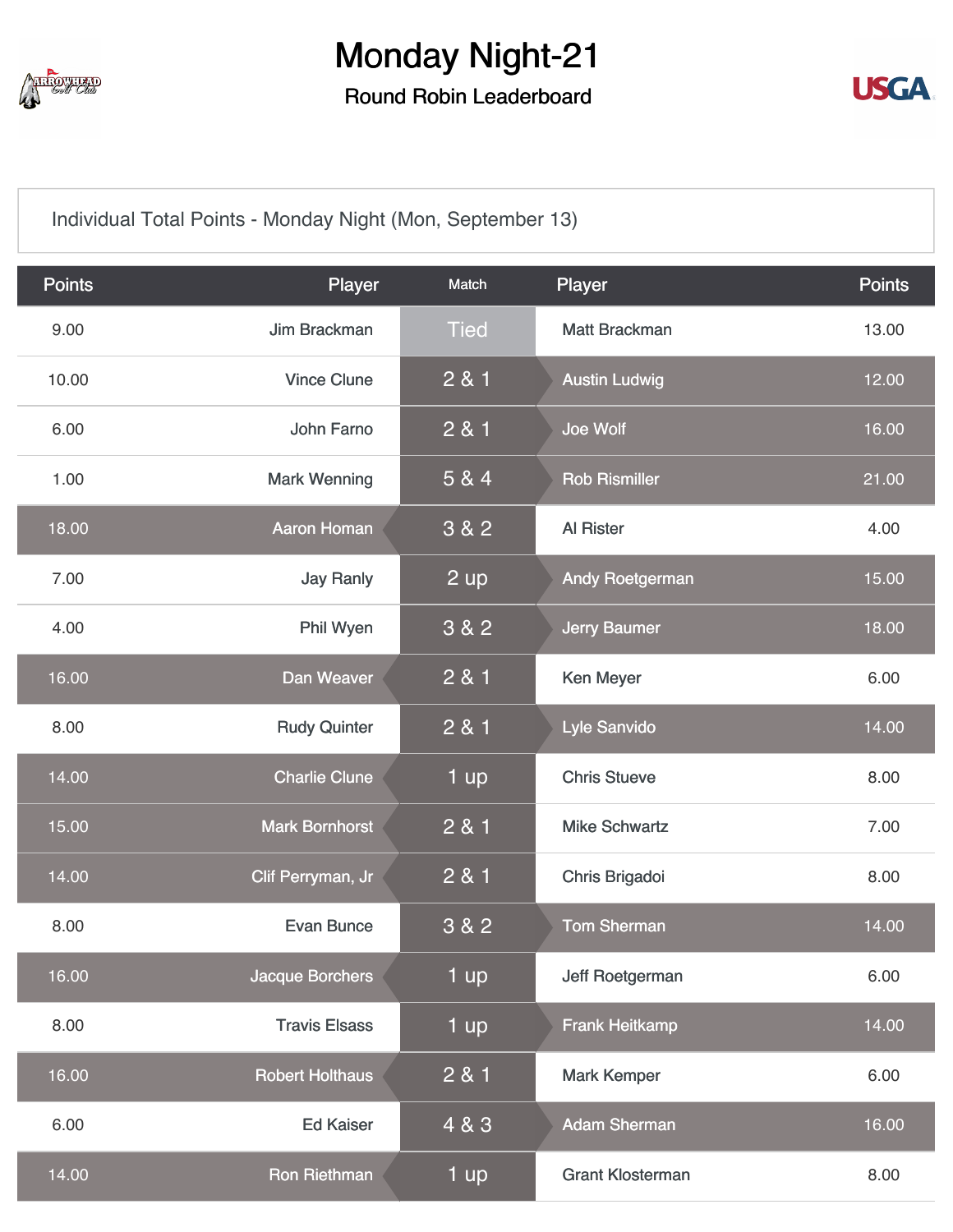

### Round Robin Leaderboard



| 12.00                                 | <b>Bryan Leugers</b> | 1 up        | <b>Rick Oakley</b>   | 10.00 |
|---------------------------------------|----------------------|-------------|----------------------|-------|
| 13.00                                 | Jason Barlage        | <b>Tied</b> | <b>Tim Bruns</b>     | 9.00  |
| 15.00                                 | <b>Wally Wagner</b>  | 2 & 1       | Jim Heistan          | 7.00  |
| 6.00                                  | Ron Woehrmyer        | 3 & 1       | <b>James Leugers</b> | 16.00 |
| 15.00                                 | <b>Frank Turner</b>  | $2$ up      | <b>Jason Baumer</b>  | 7.00  |
| 10.00                                 | <b>Nick Testa</b>    | 1 up        | <b>Joel Slane</b>    | 12.00 |
| 21.00                                 | <b>Tim Nolan</b>     | 5 & 3       | <b>Matt Schultz</b>  | 1.00  |
| 9.00                                  | <b>Zach Wiford</b>   | <b>Tied</b> | <b>Sam Otting</b>    | 13.00 |
| <b>Total Points Allocated: 572.00</b> |                      |             |                      |       |